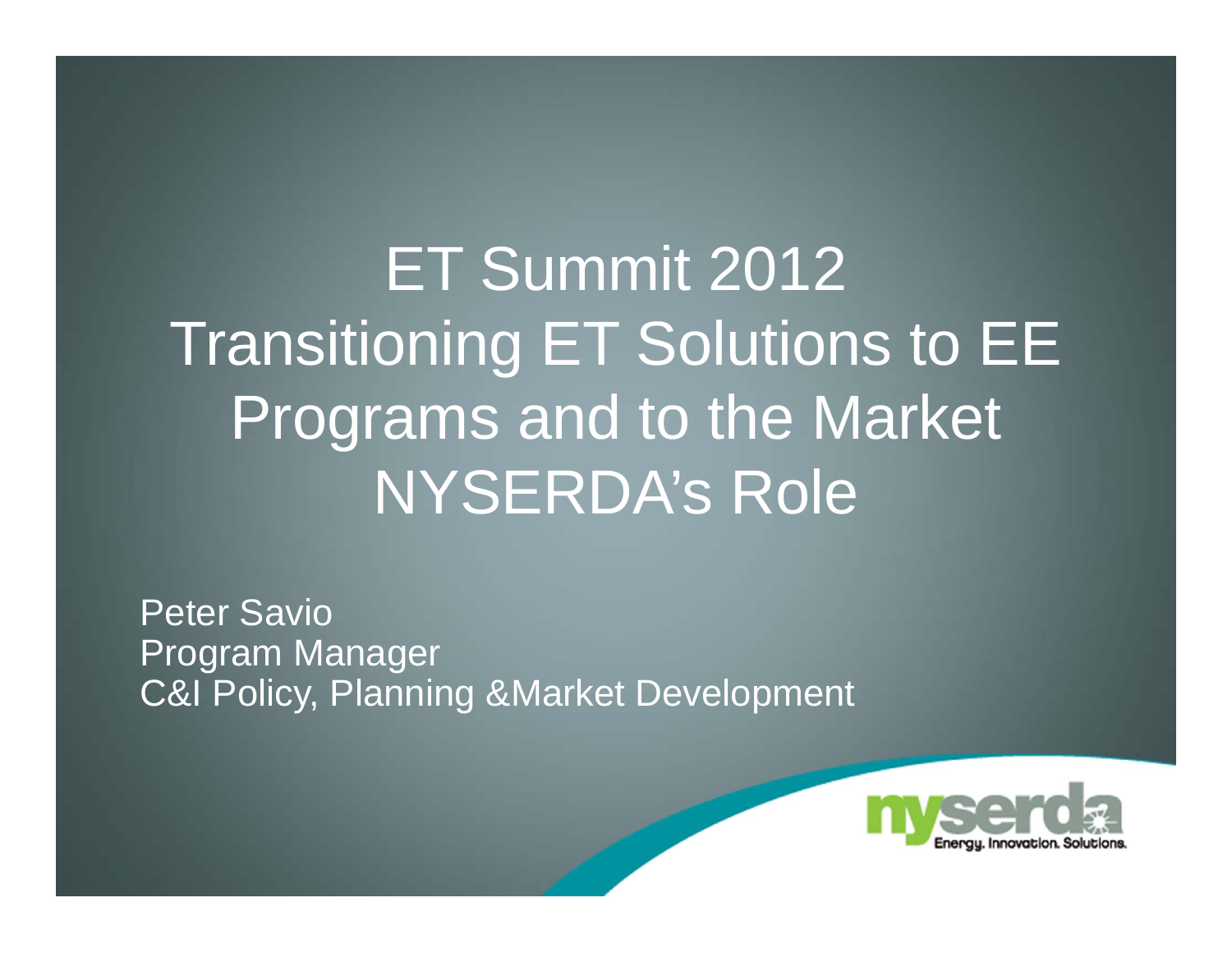### **ETAC**

• Emerging Technologies are new – yet proven, energy-efficient technologies, systems, or practices that have significant energy saving potential but have not yet achieved sufficient market share to be considered self-sustaining or commercially validated in New York State.

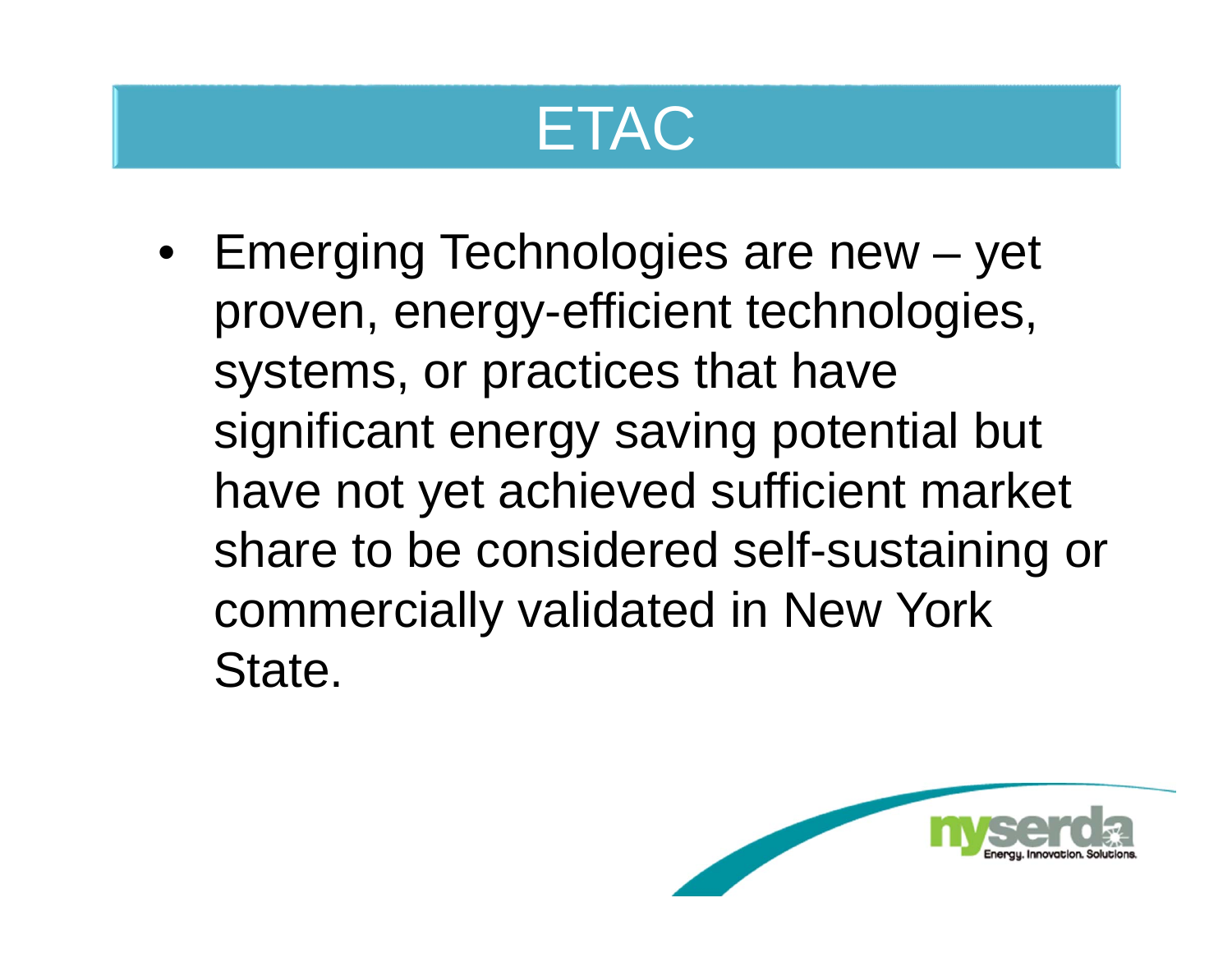## Energy Innovation Chain

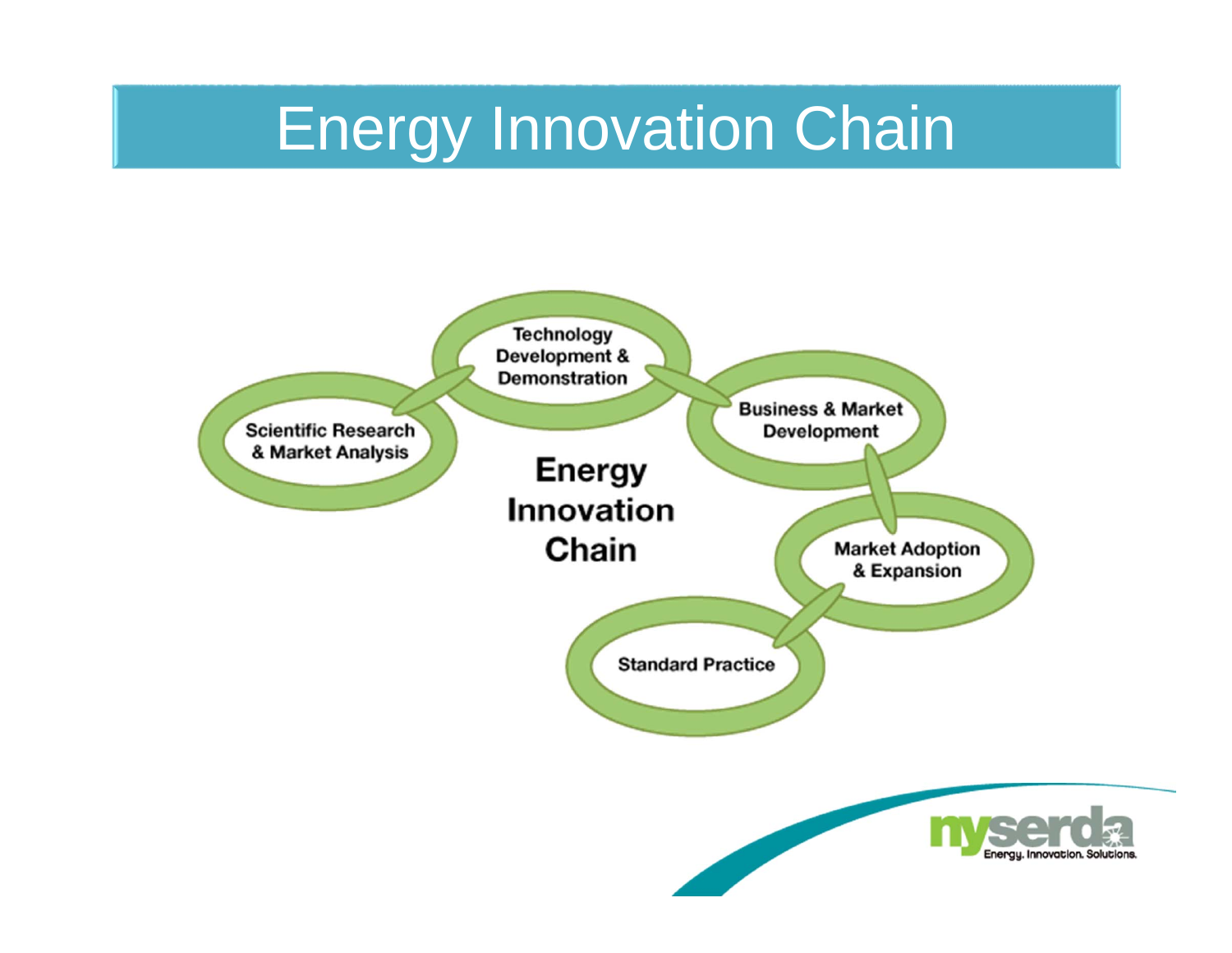# Why ETAC?

- •*Accelerates* the use of emerging technologies
- • *Helps* New York's residential, commercial, and multifamily building owners manage and mitigate the risk of adoption of new technologies
- • *Involves* stakeholder input from industry experts to identify most promising technologies
- • *Supports* demonstrations coupled with robust M&V and knowledge transfer opportunities
- • *Creates* real-world evidence of the value of emerging technologies and provides benefits to those ready to lead the way

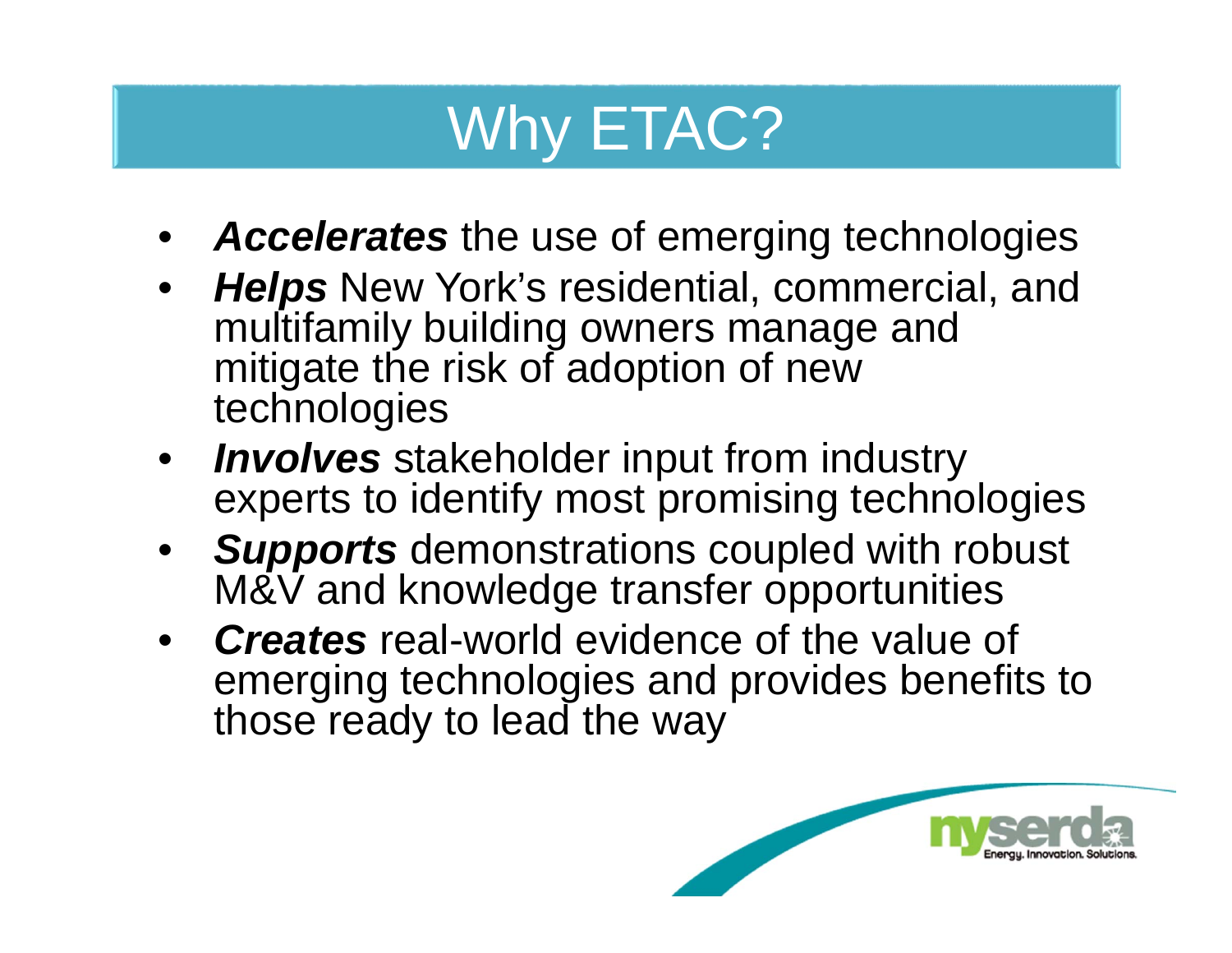## Commercial ETAC

Provide technology developers with a channel to test and validate their innovative energy products and services for large commercial buildings



#### **Components**

 $\checkmark$ Third-party validation of energy savings. Applicant covers install cost and NYSERDA provides M&V.

 $\checkmark$  Support for partnerships of end-users and technology companies to demonstrate and evaluate promising technologies at 2 or more sites.

 $\checkmark$  Incentives and M&V for large, multisite demonstrations of cutting edge technologies and comprehensive approaches (e.g. net zero buildings)

Case studies, dedicated website and technology transfer of results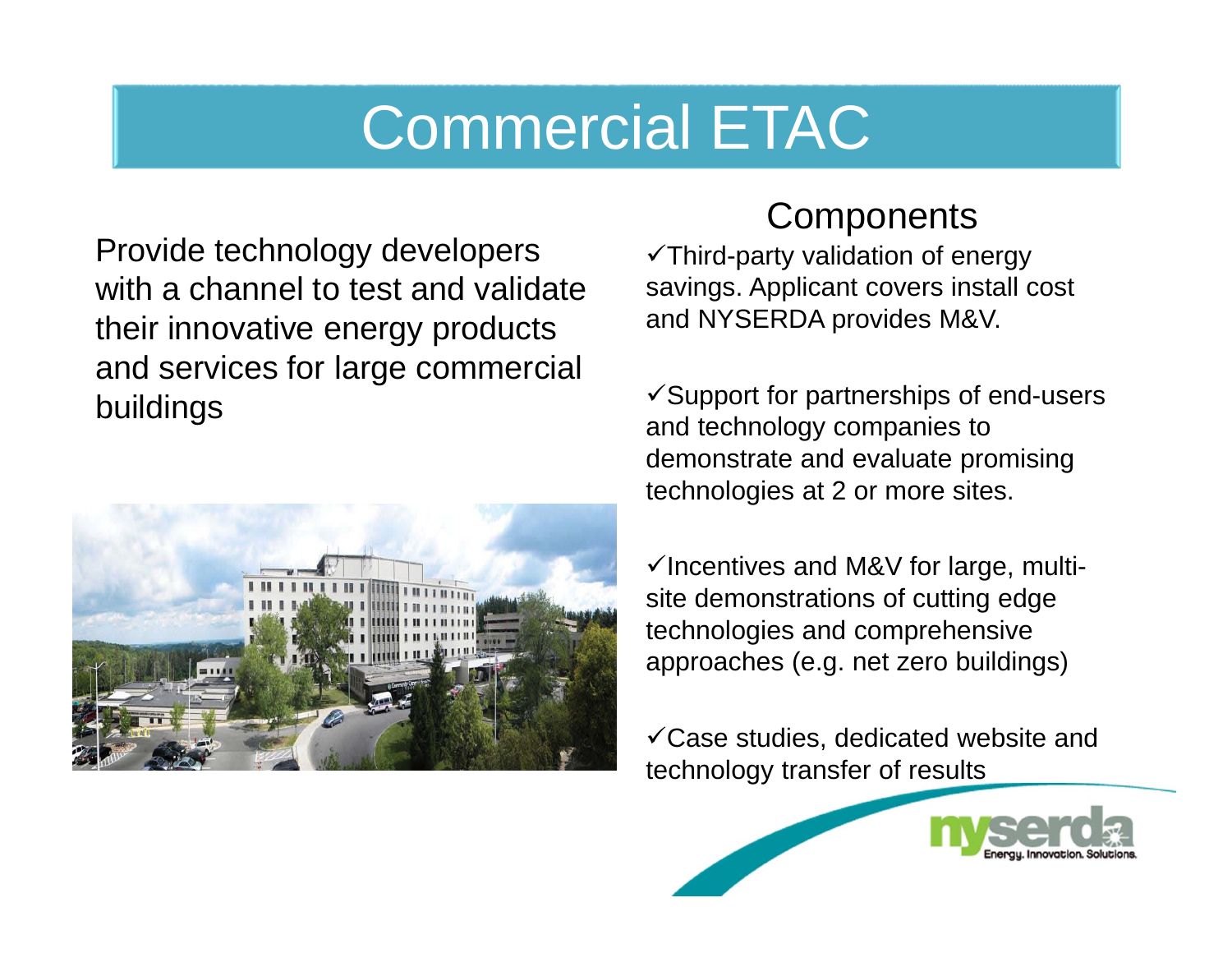# Residential ETAC

#### **Components**

 $\checkmark$  Provides funds and demonstration opportunities for commercially available, yet under-used technologies and products in the residential efficiency market.

 $\checkmark$  Engages collaborative teams of technology companies, builders, contractors, installers, design and trade professionals.

 $\checkmark$  Conducts 4-6 multi-site demonstrations per year.

 $\checkmark$  First year focus on advanced solidstate lighting.

 $\checkmark$ Stakeholders help define next focus areas.



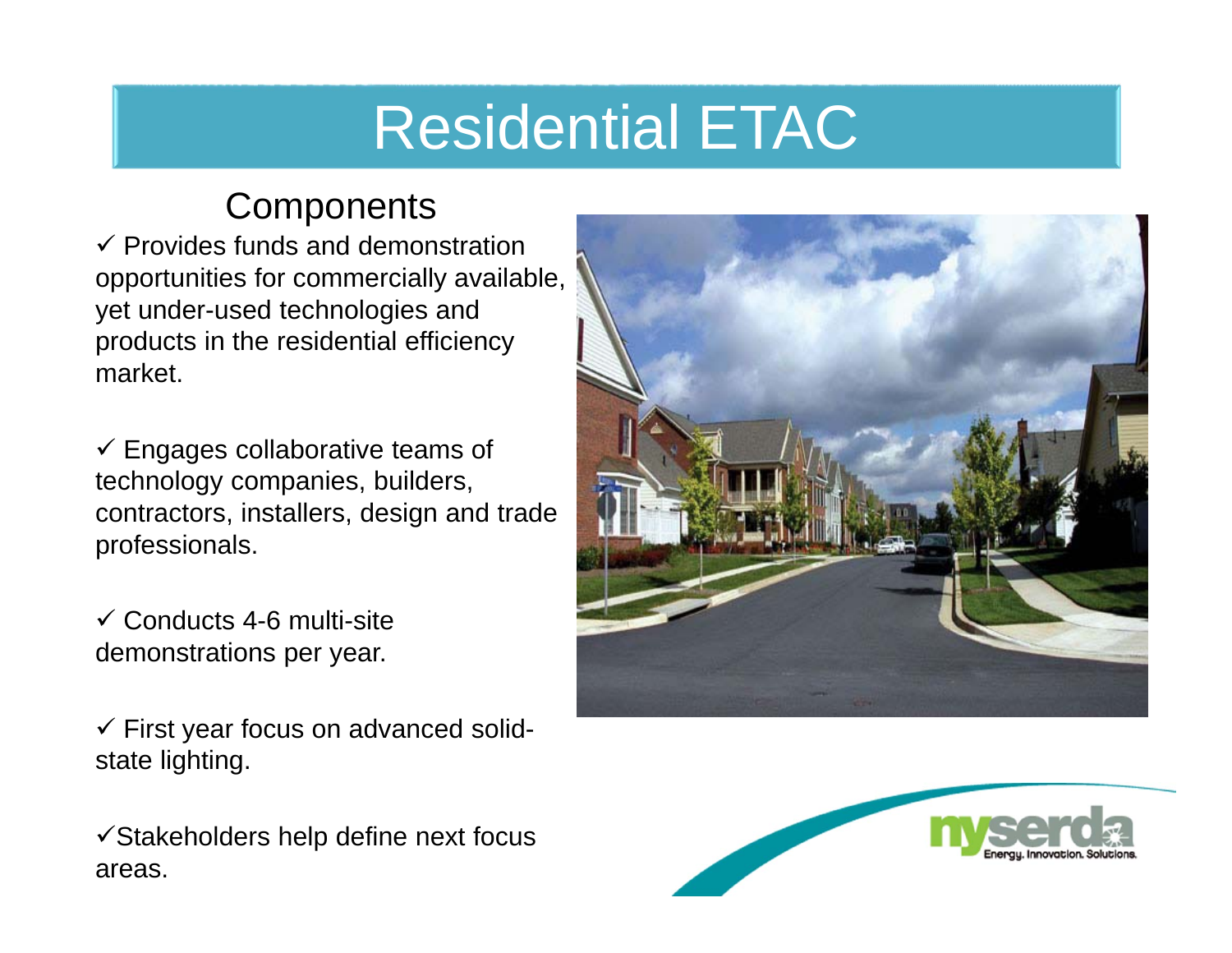# Multi-Family ETAC

#### **Components**

 $\checkmark$  Increase energy efficiency in the multifamily sector with technologies and practices that are available but underused.

 $\checkmark$  Show multi-family building owners how implementing new technologies can offer a high return on investment.

 $\checkmark$  Provide incentives to teams of technology companies, distributors and vendors, along with building owners and property managers for 5 – 12 demonstrations annually.

 $\checkmark$  Robust M&V and publication of success to motivate others



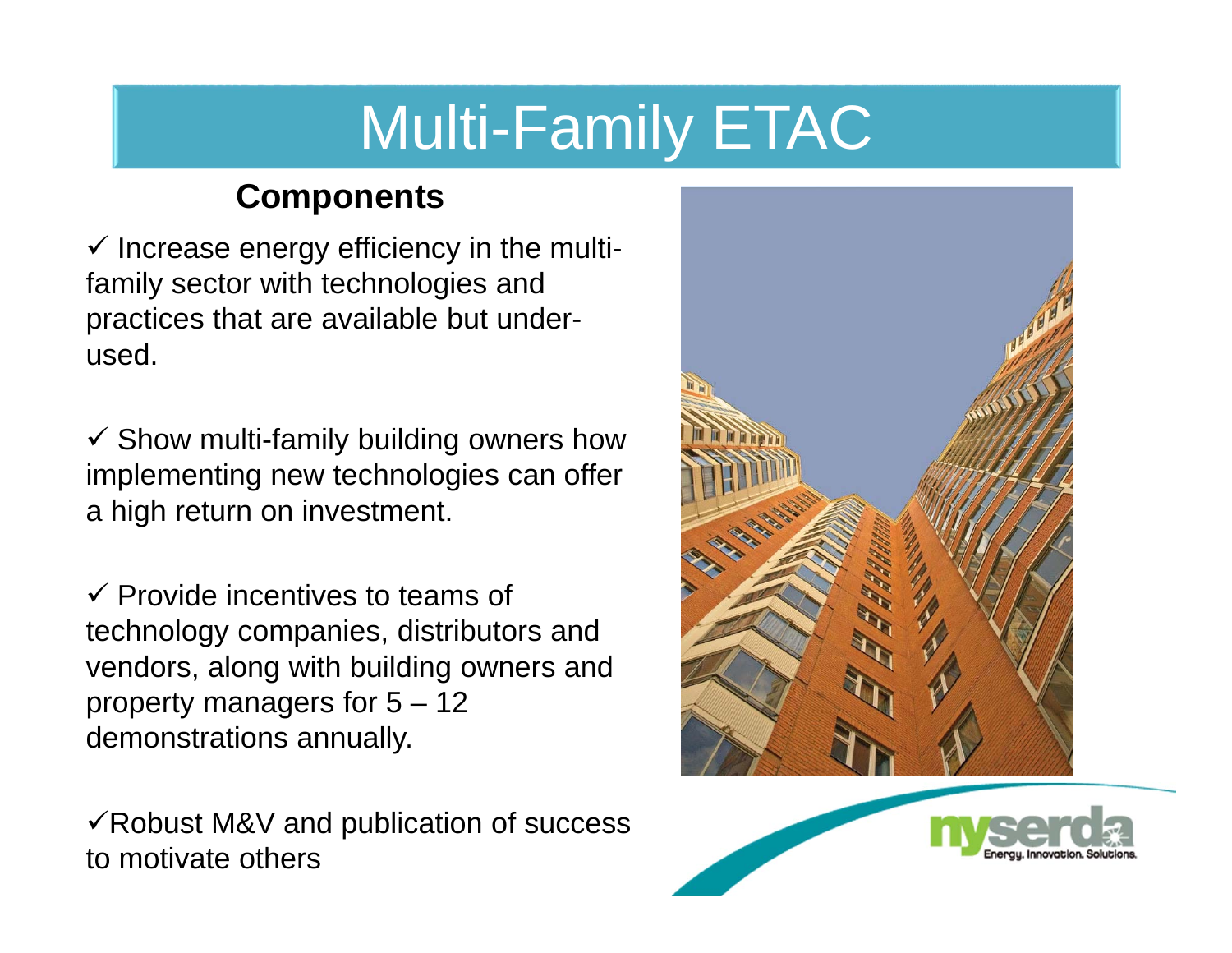## ETAC: Communicating Success

Multiple channels will be used to communicate the outcomes of the demonstrations across sectors to capitalize on success and move New York forward

New technologies, when shown to be costeffective through demonstration and replication will be part of New York's "tool kit" for reaching the Governor's clean energy goals

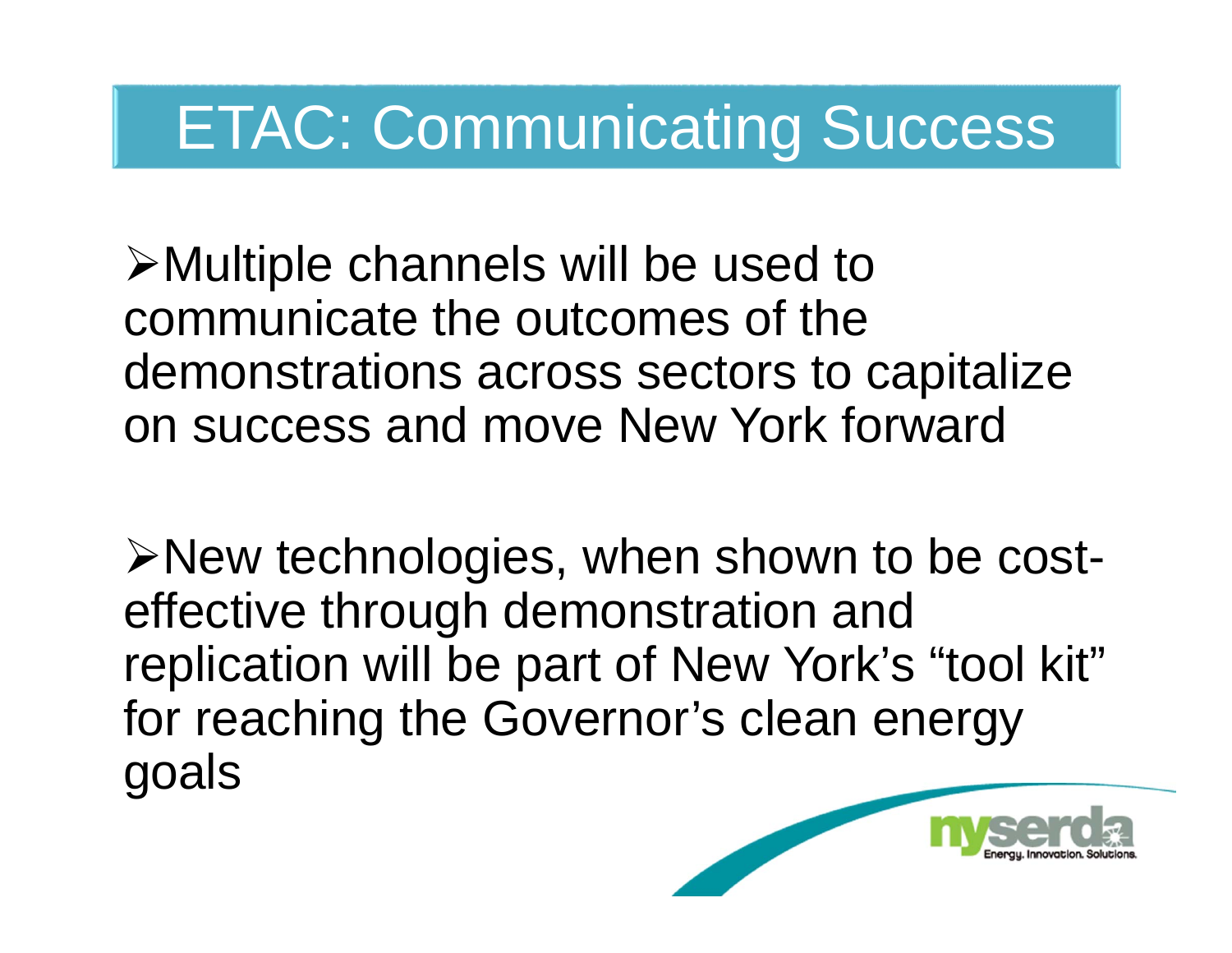# Commercial/Institutional ETAC

Overview and Background

- Component of NYSERDA's Technology & Market Development Program - Advanced Buildings initiative
- Goal: accelerate the adoption of commercially available yet underutilized energy-saving technologies and approaches in commercial and institutional settings

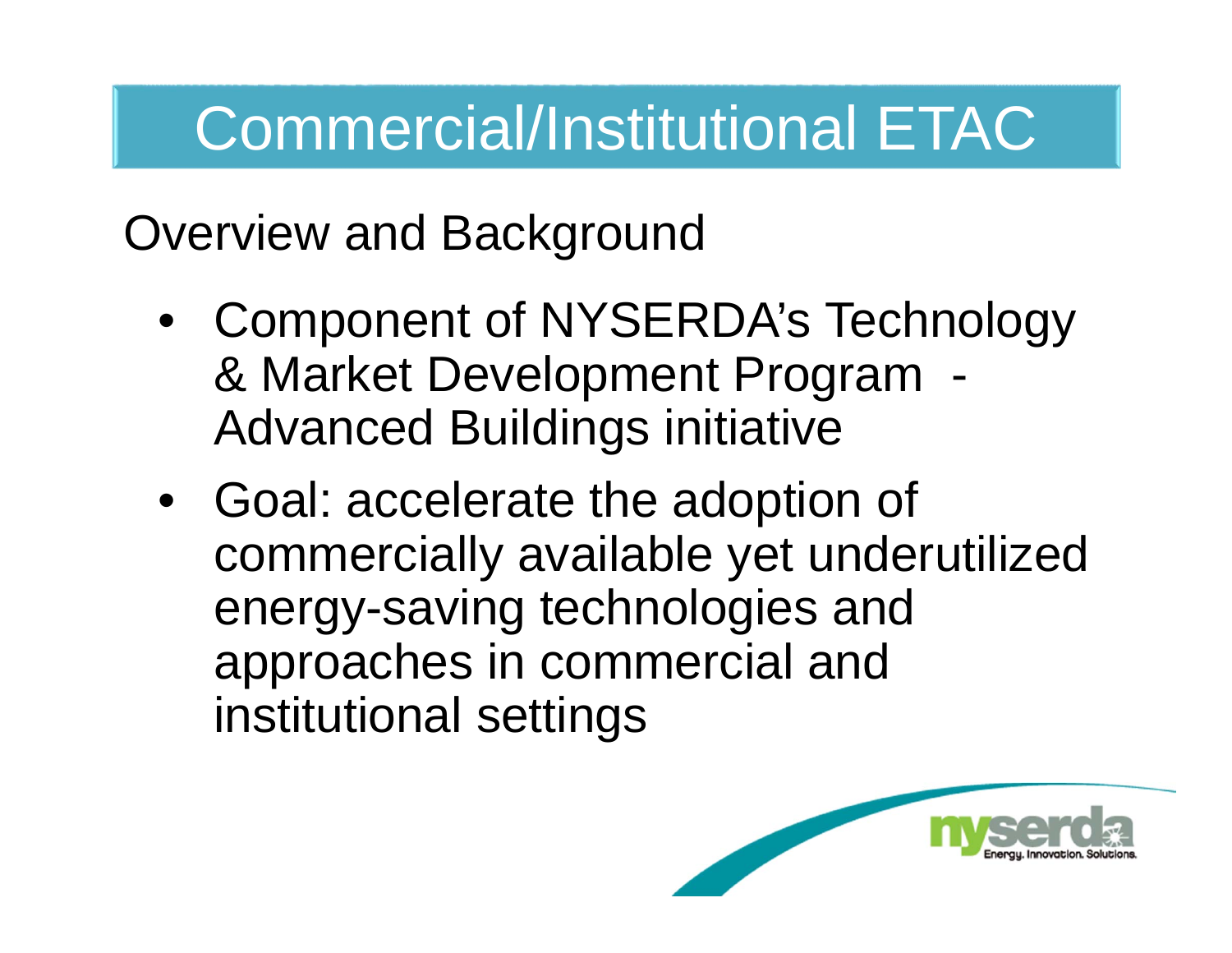# Commercial/Institutional ETAC

#### Program Scope

Elements: market research, demonstrations, and information sharing

- Commercially available, underutilized technologies and approaches (e.g., technology bundles)
- Promising technologies with proven performance
- Barriers may be financial, or may require development of new business models or other approaches
- Could benefit from targeted larger-scale demonstrations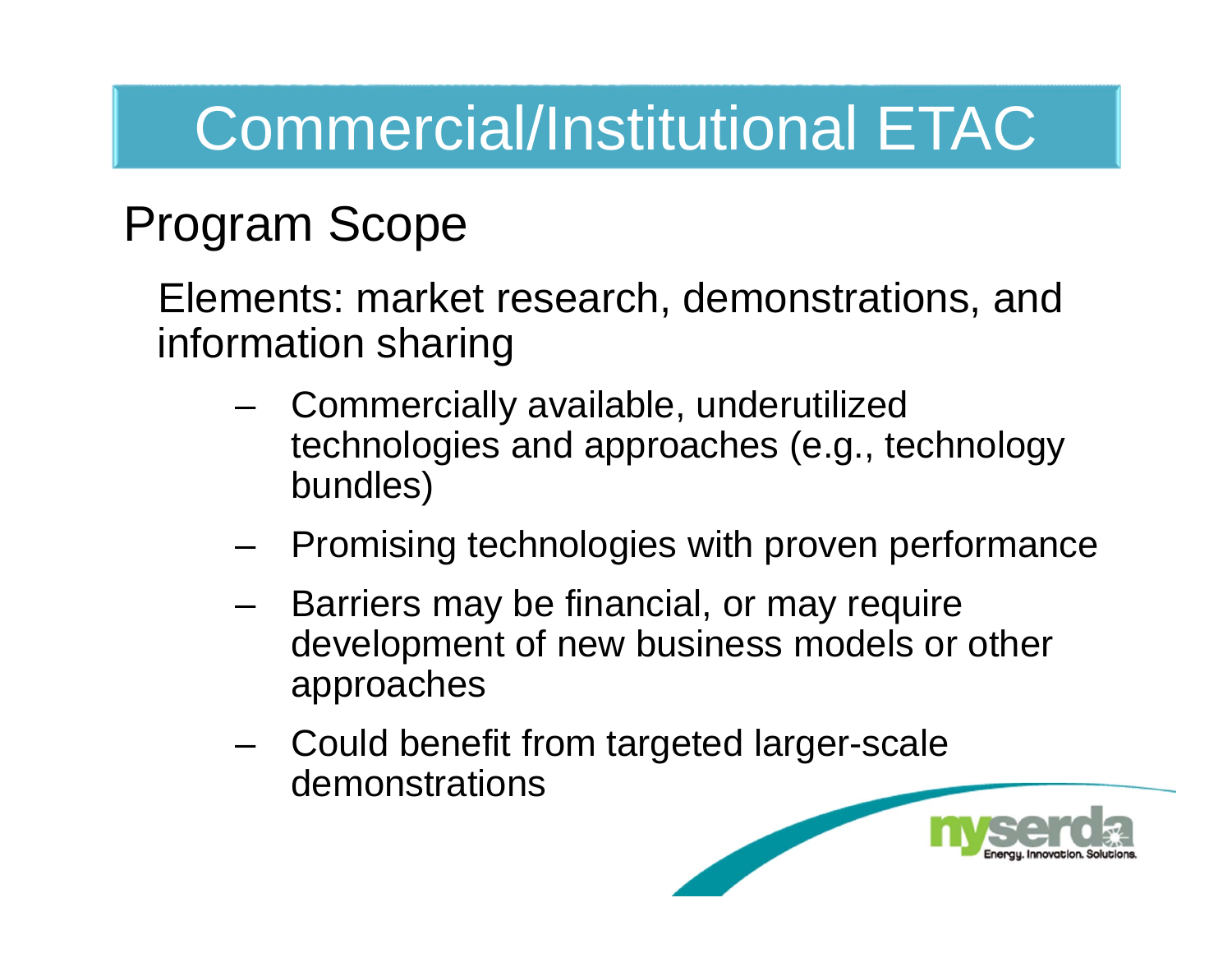# C/I ETAC Budget

- •ETAC budget =  $$30$  M (2012-16)
	- $C/I$  Budget = \$19 M
- • Additional \$2.7 M for Deep Energy Savings initiative (2012-16)
- • Residential, Multifamily, and Industry R&D programs also have ETAC components



**Advanced Buildings Program** 

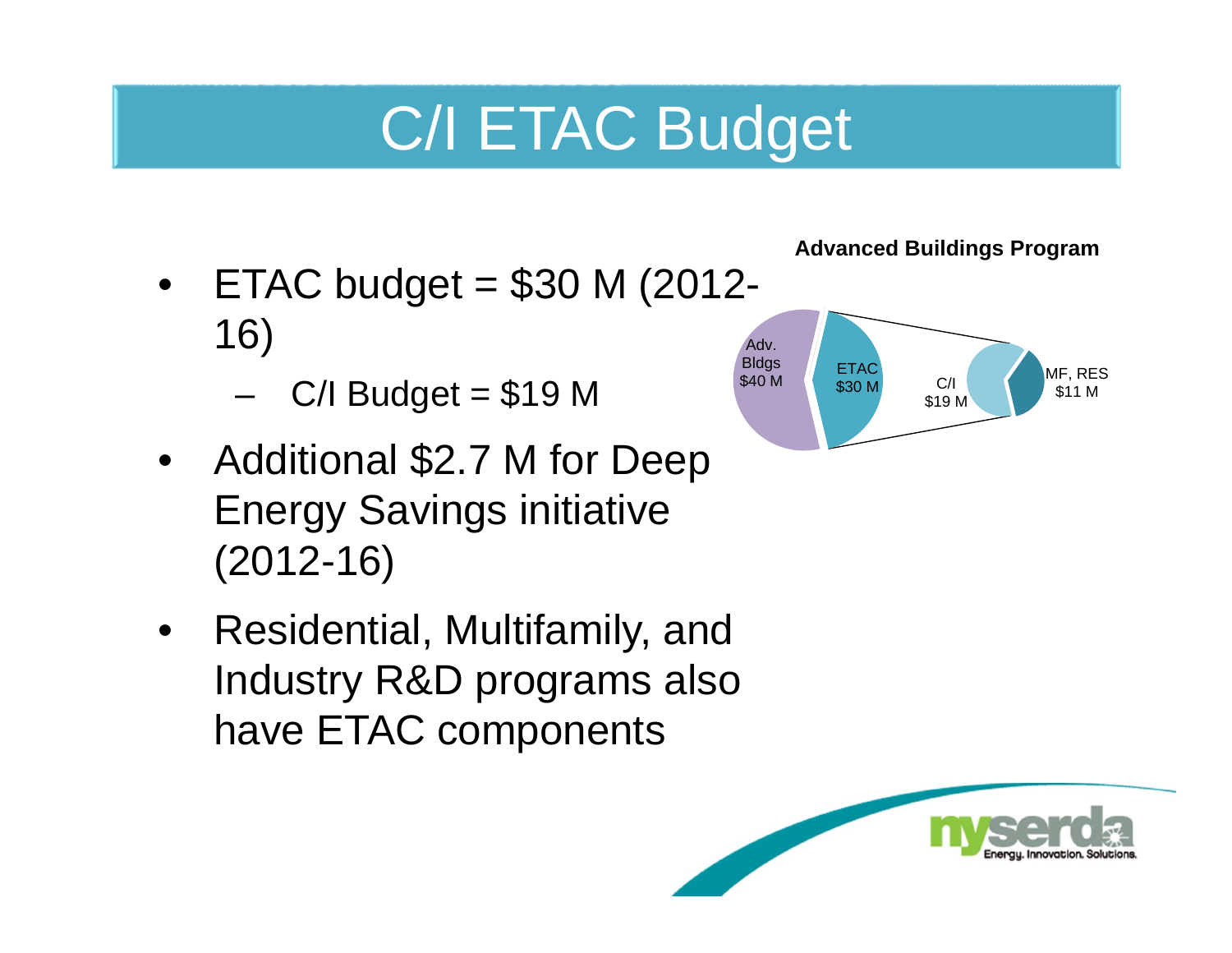## ETAC Advisory Group Members

- • Members include:
	- Large end-users, A/E firms, EE consultants, program administrators, regulators, academics, ESCOs, R&D managers, economic development professionals
- • Members provide NYSERDA with input and guidance in the development of the program
- •Kick-off meeting held 10/1/2012
- • Advisory Group activities and discussions will be posted on NYSERDA website

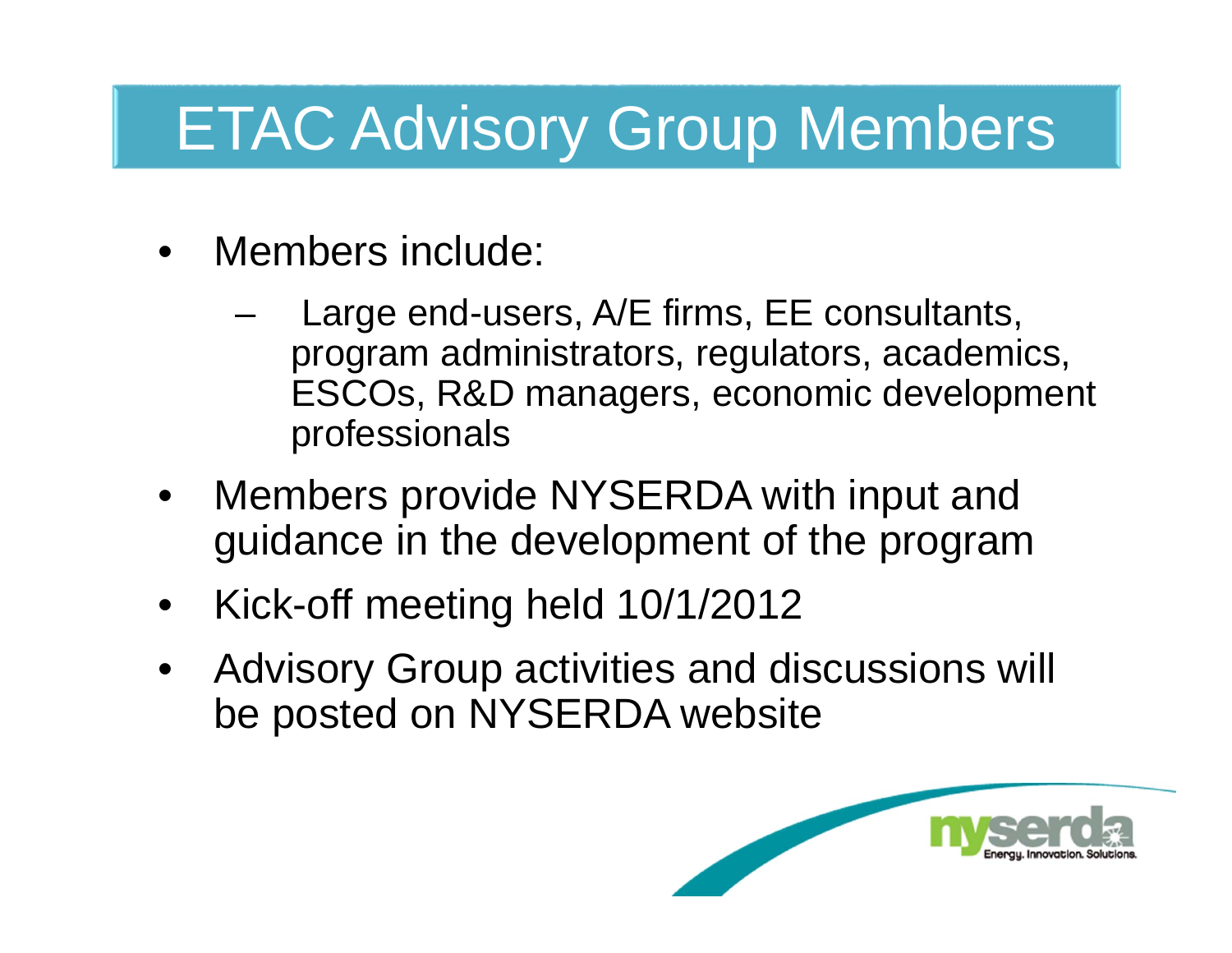#### Identifying Technologies and Approaches

- • What is an emerging/under-utilized technology?
	- Products are tested, licensed, code compliant, UL listed, meet or exceed minimum standards
	- Performance data available
	- –Commercially available but not widely used
	- Few or no large-scale demonstrations with meaningful validation in NYS or the region
- • Novel approaches and strategies to be considered as well

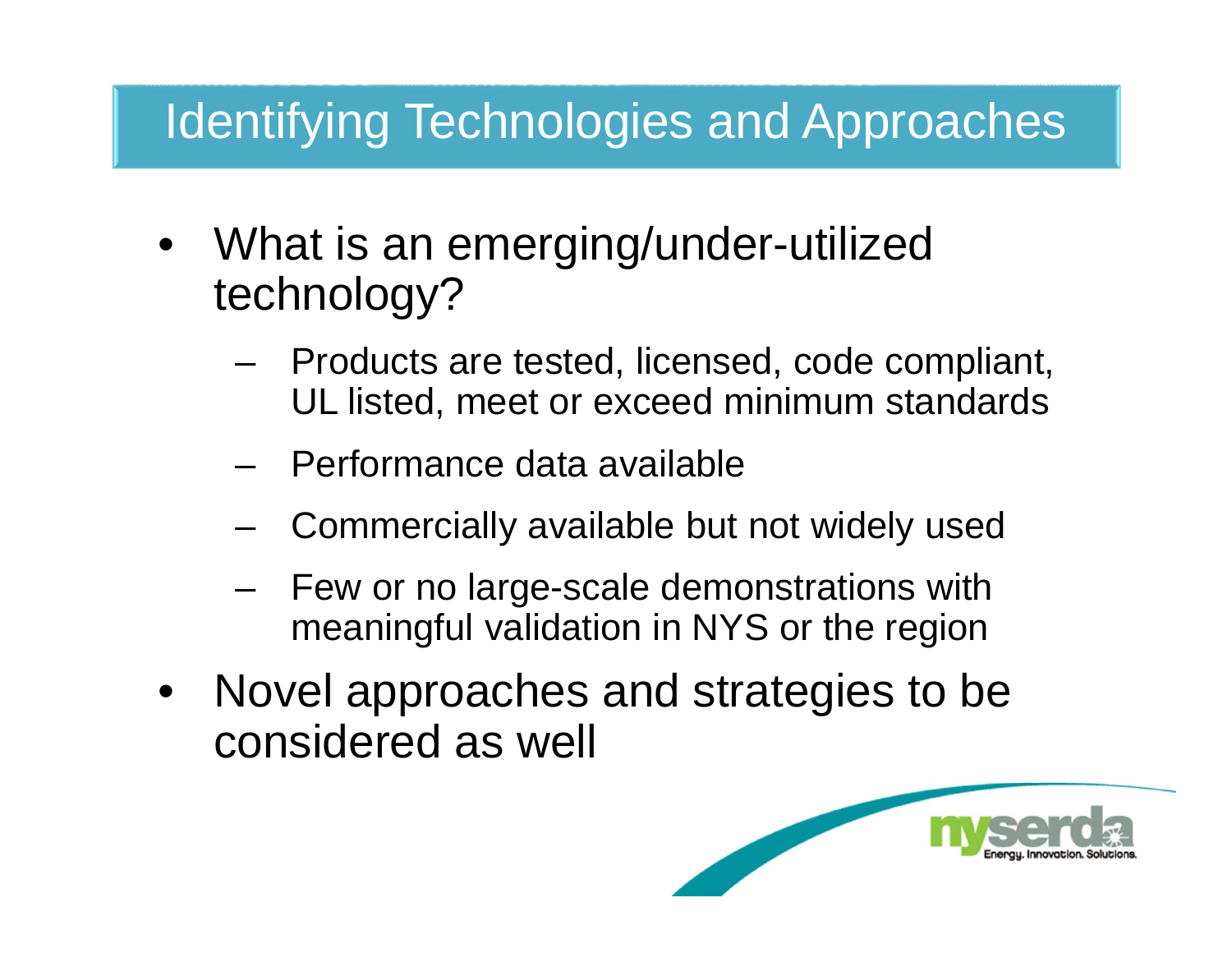#### Identifying and Overcoming Key Market Barriers

- • Barriers other than first cost – e.g.:
	- perceived unproven savings
	- lack of awareness
	- disruption to usual business and/or purchasing practices
	- distribution channels and/or service network
	- Regulatory, legal, codes & standards challenges
	- Lack of clear and broadly supported performance standards
	- Procurement rules/requirements/standards
	- finding first demonstration sites with access to data for validation
- • Identification of barriers to also include engagement of Advisory Group and EEPS deployment programs

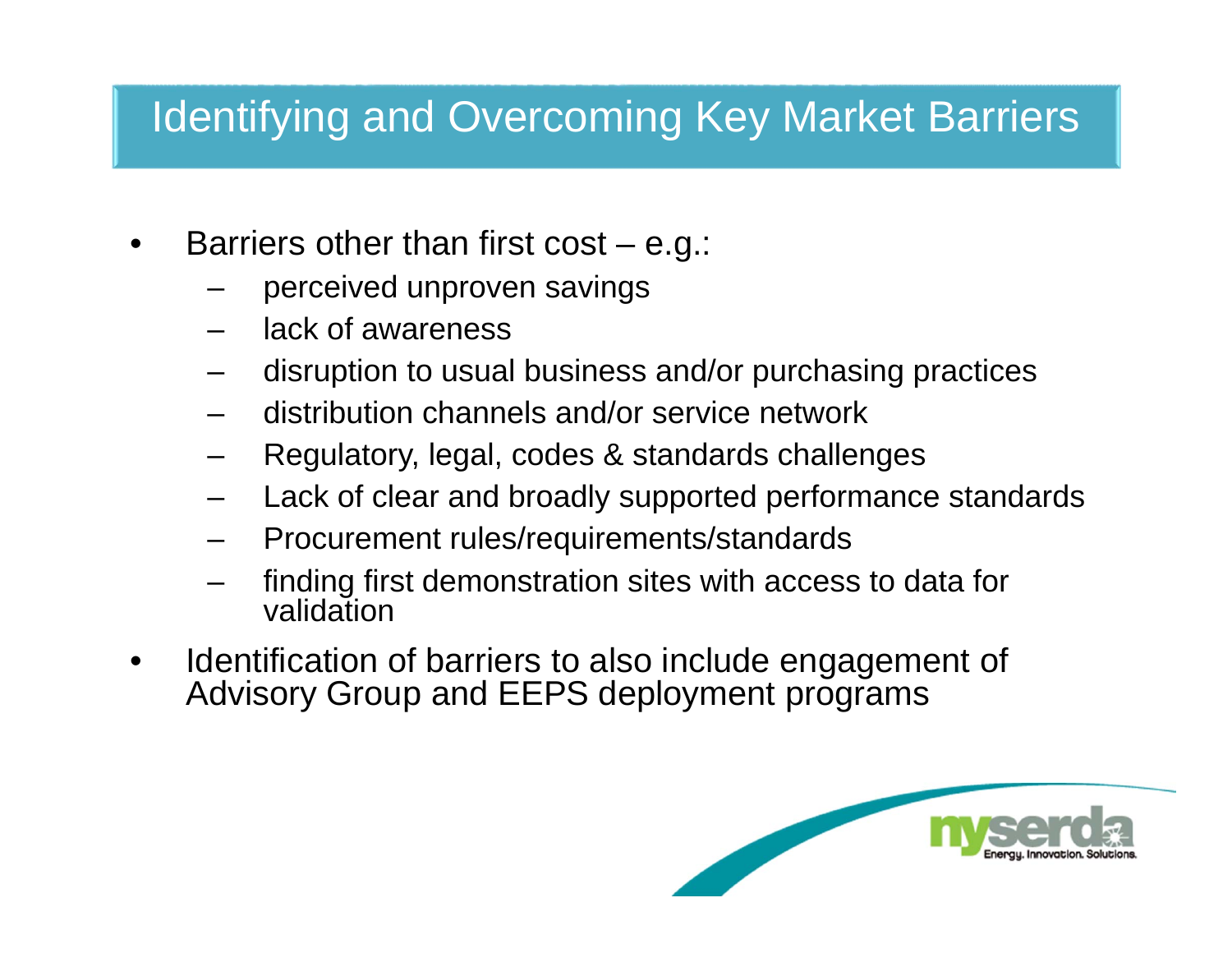#### Identifying Technologies and Approaches

### Market Research Activities to Date

- Review of other ET programs and promising technologies (KEMA-DNV)
- Deep energy savings and net-zero energy buildings (ERS, Viridian)
- Advanced thermostats (ERS)
- Others planned or under consideration

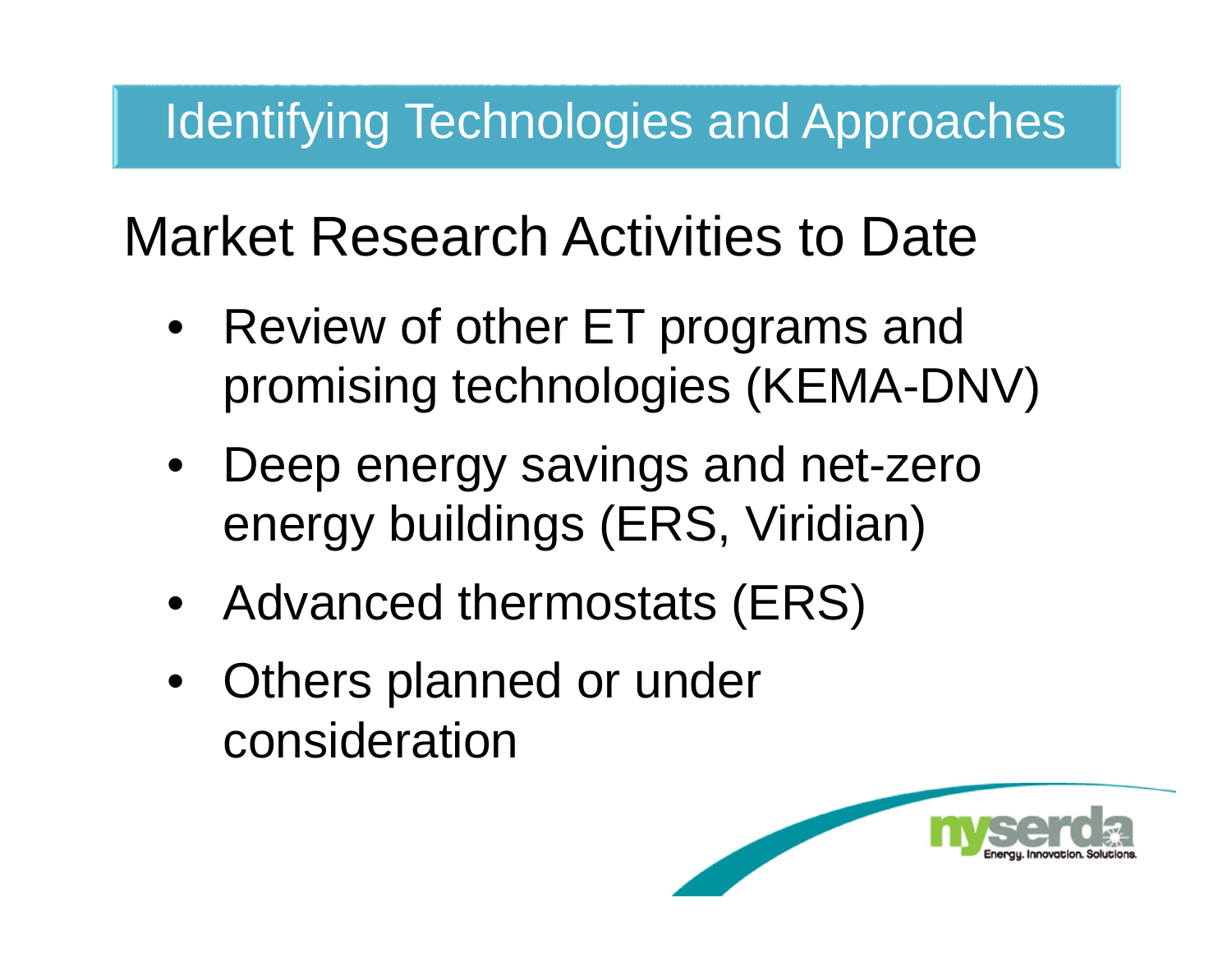# Identifying ETAC Opportunities

- • All-source approach includes NYSERDA R&D, National Labs, DOE, CEE, Universities, Incubators, Utilities and Program Administrators, Advisory **Groups**
- • Strong track record with NYSERDA R&D indentifying and developing new ET opportunities
	- Auto DR and Aggregated DR
	- –Efficient electronic controllable ballasts
	- Energy Performance Contract models
	- Controlled dispatch of aggregated backup generators for DR
	- CHP interconnect technology for constrained networks
	- –Bi-level Stairwell Lighting

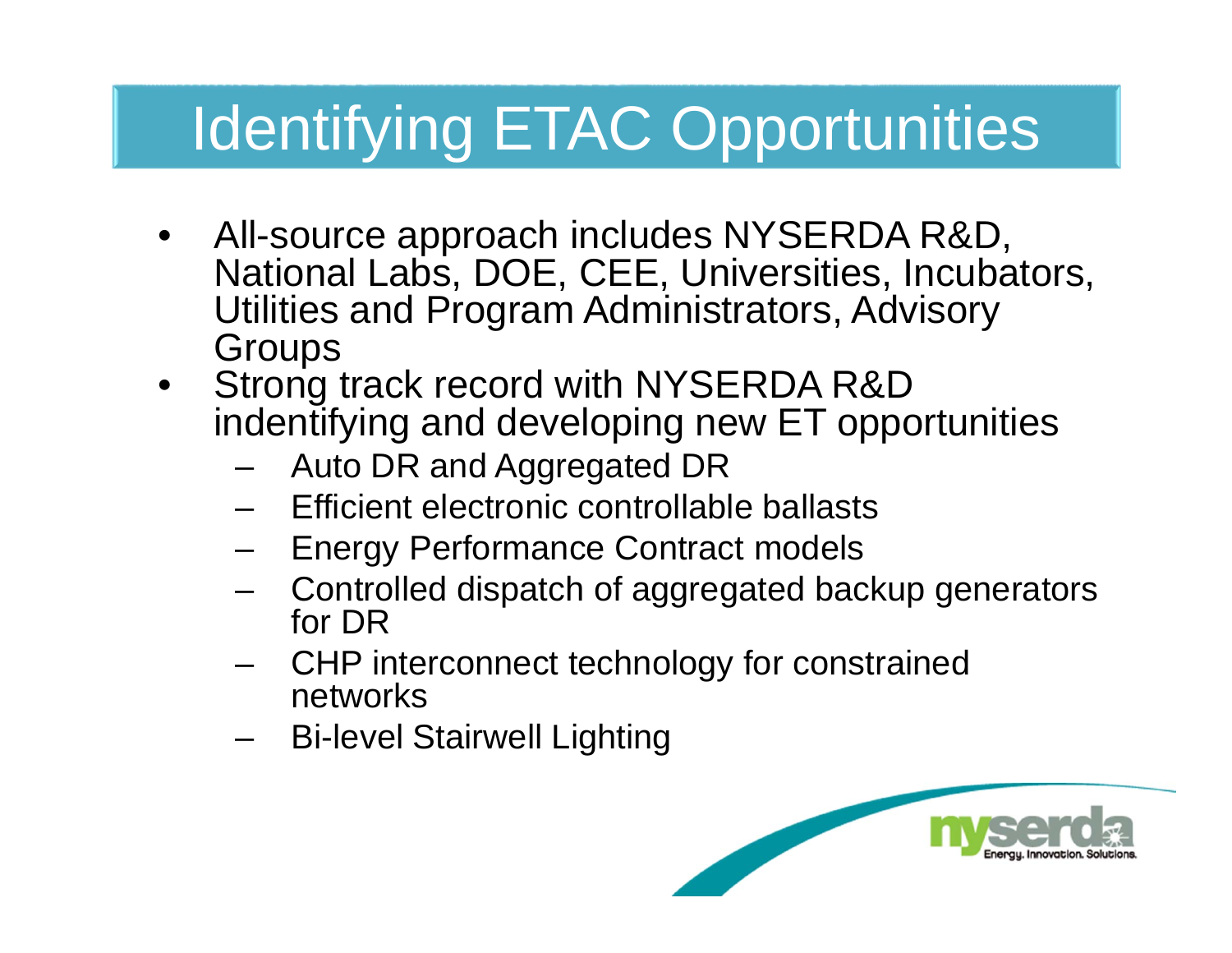# C/I ETAC Planned Initiatives

- •**Demonstrations** 
	- Streamlined
	- Large Projects
	- Energy Savings Validation
- • Deep Energy Savings Pilot
	- – Goal: To achieve "deep" savings (NZE capable) in new construction and retrofit projects
	- Coordinating with New Construction and Existing Facilities program staff to develop pilot

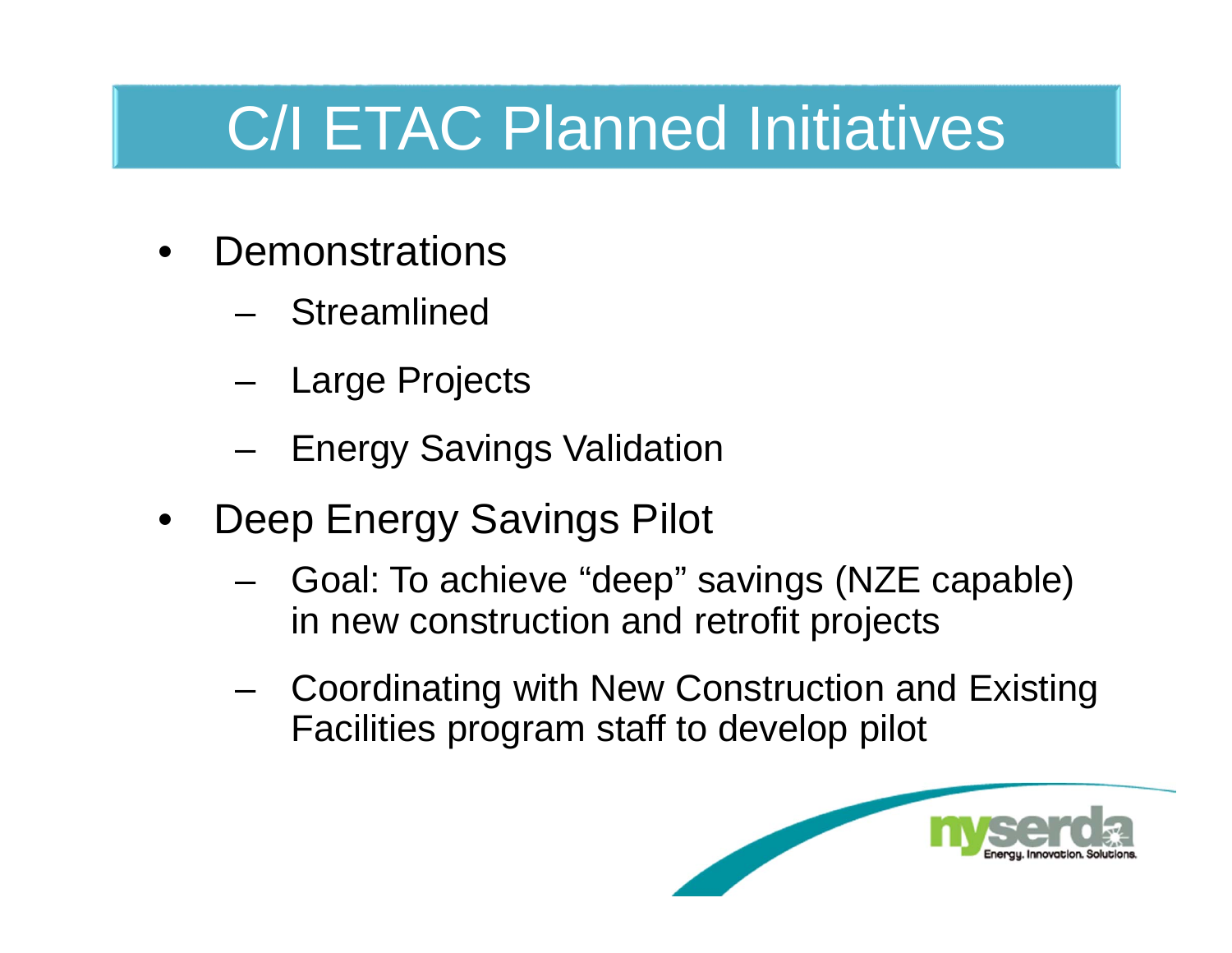### Demonstration Projects

#### Streamlined

- Funding for % of installation
- • Rolling application review
- • limited to ~\$100- 150K
- M&V provided by **NYSERDA**
- • May limit eligibility to selected technology areas/approaches

#### Large Projects

- Funding for % of installation
- •**Competitively** selected w/periodic due dates (likely)
- $\bullet$   $<$   $\sim$ \$100-150K
- • M&V provided by **NYSERDA**

#### Energy Savings Validation

- Applicant (technology developer or site owner) funds installation
- M&V provided by **NYSERDA**

Program Facilitator, M&V Contractors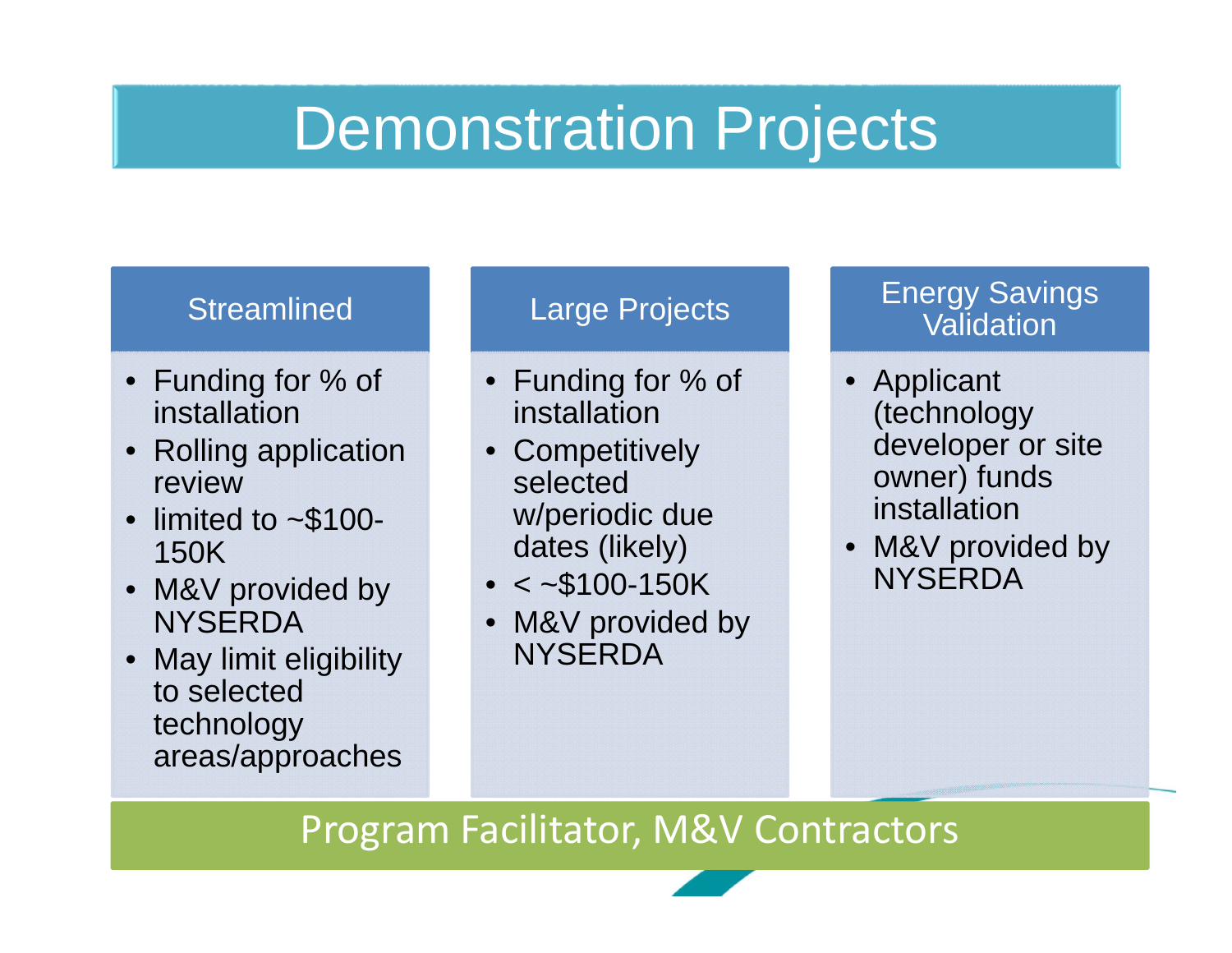## Project Elements

- ETAC projects will include
	- – analysis and M&V of technologies and approaches/strategies to better understand performance or reduce barriers
	- detailed tracking of costs and benefits
	- dissemination of results, including agreements from project developers and demonstration site hosts to participate in outreach (e.g., press events, tours)

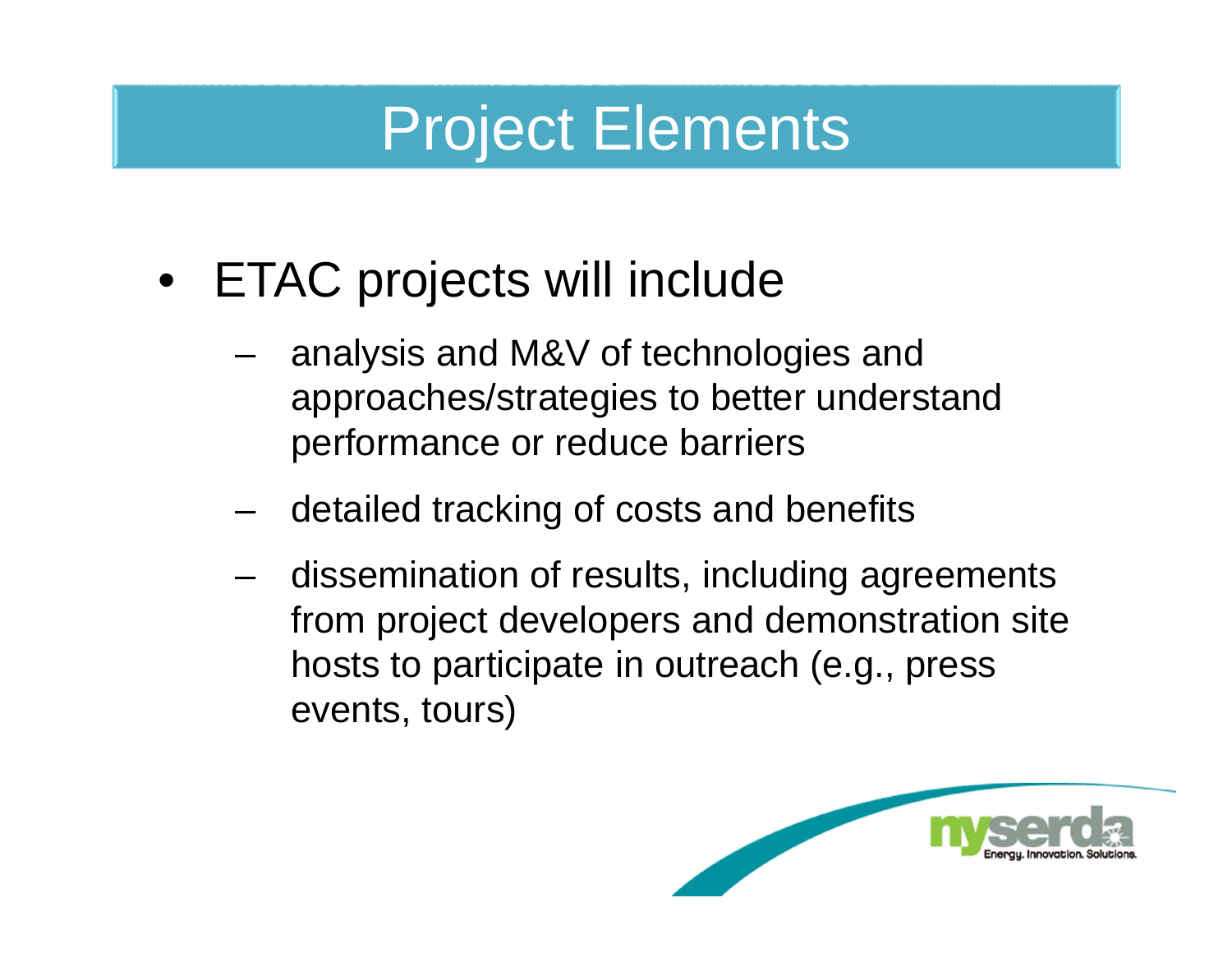### **Demonstrations**

#### Proposal Requirements (Draft):

- •Commercially available (technologies)
- •Performance data available
- • Avoids areas covered by other NYSERDA programs
	- – e.g., no stand-alone renewables or technologies on EEPS prequalified list (Existing Facilities program)
- •Includes at least two demonstration sites
- • Includes plans for monitoring & validation (M&V)/measuring impact
- • Includes dedicated strategies for dissemination of results

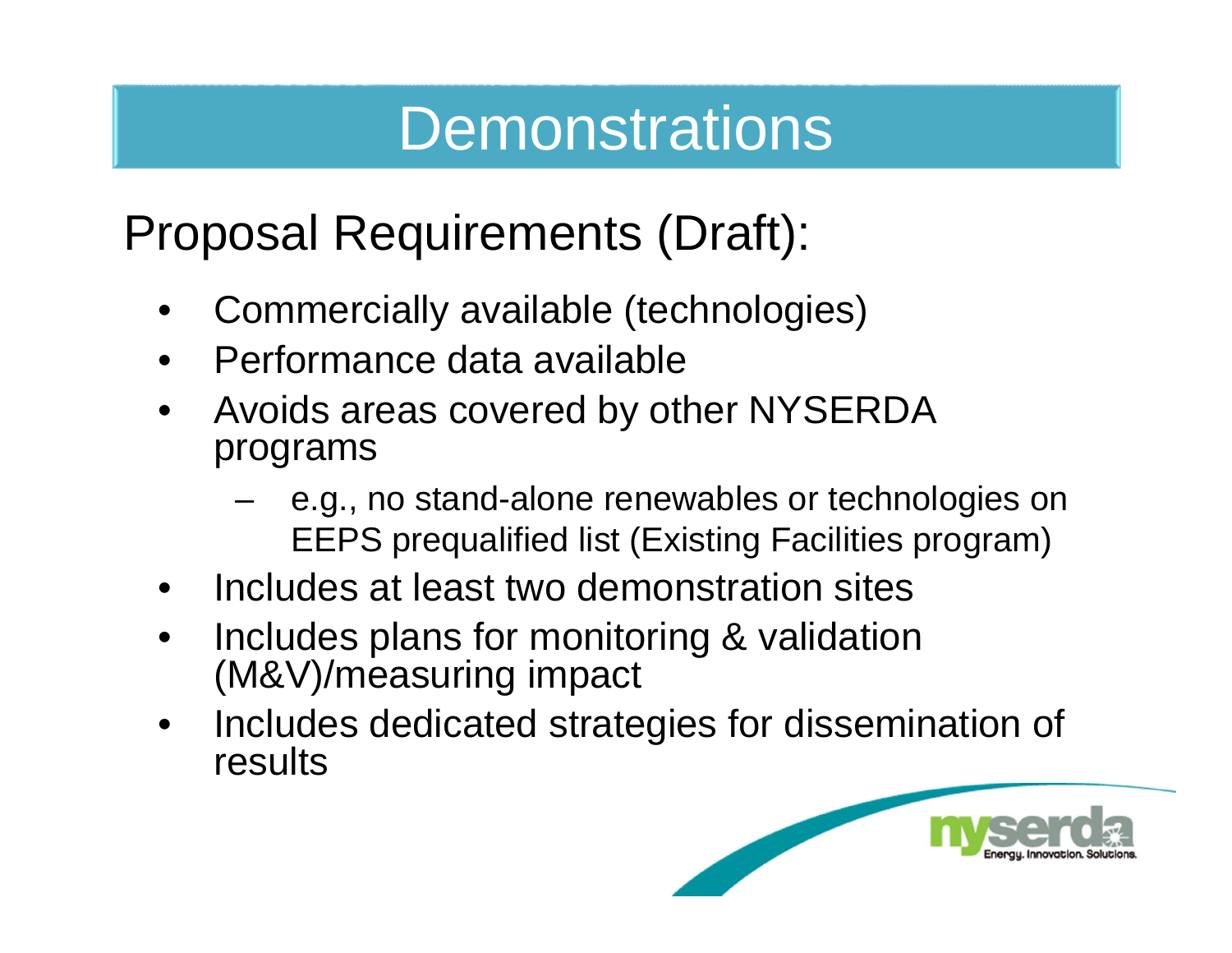## Project Selection Criteria

- Statewide impact (potential energy savings and size of market)
- Cost-effectiveness (ROI, lifecycle costs, simple payback; incremental cost; % of cost-share proposed)
- Probability of success (including disruption to customer, availability of performance data, assessment of market barriers, distribution and service channels)
- Replicability and market uptake

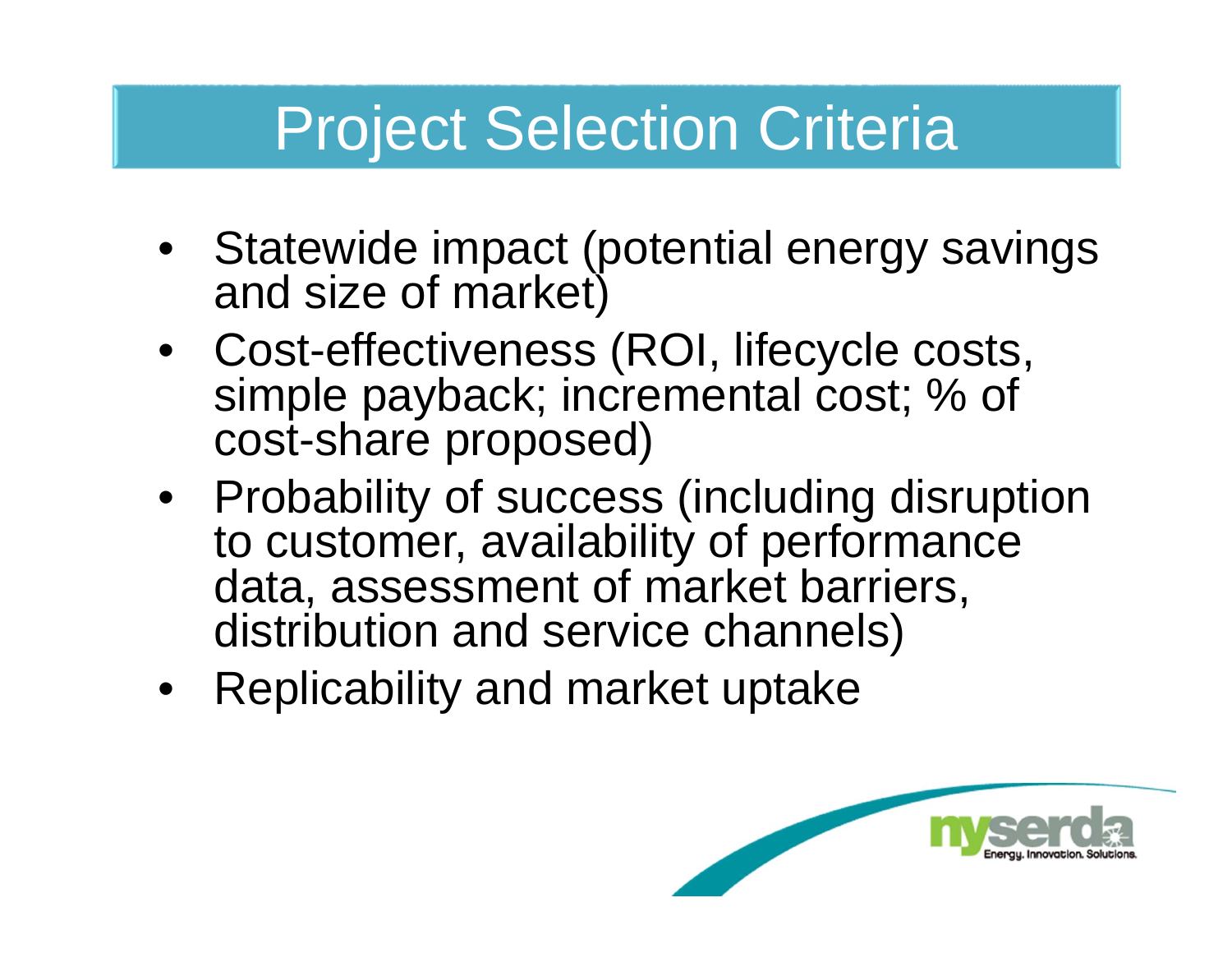### Results and Outreach

- • Developing minimum requirements for M&V
- Disseminate results, with engagement from developers and sites, to include:
	- Tours for interested parties and EEPS Program Administrators
	- Case studies
	- Press events, press releases, articles
	- **Tours**
	- Presentations at seminars and conferences, webinars
	- NYSERDA website
	- –Advisory Group Members

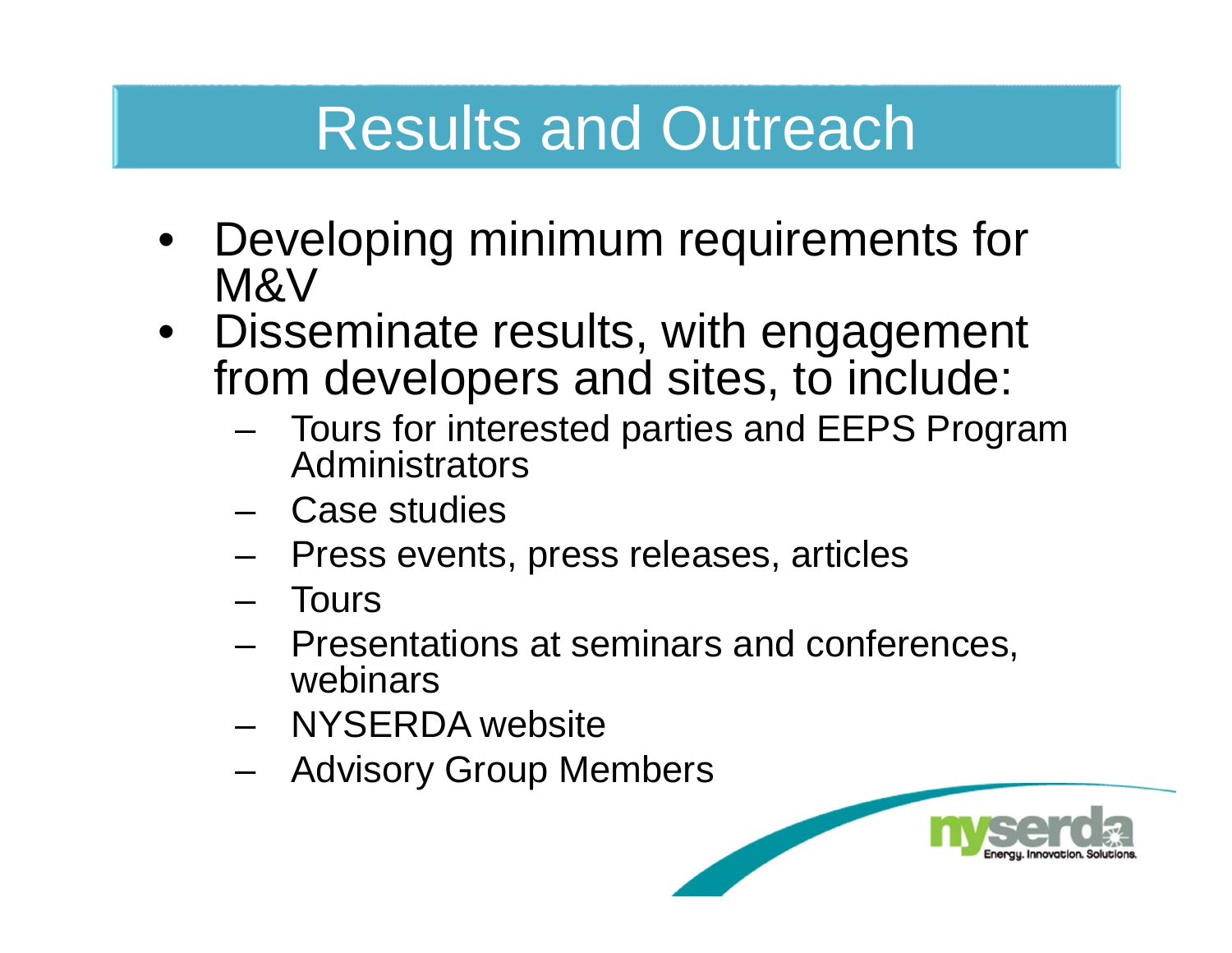# Process and Communications

- Advisory Group and EEPS Programs involved in:
	- – Development of project screening and selection criteria
	- Development of performance validation requirements
	- – Efforts to establish data requirements to position ET to address regulatory requirements, including TRC screening
	- – Deliberate and regular communications of results and findings

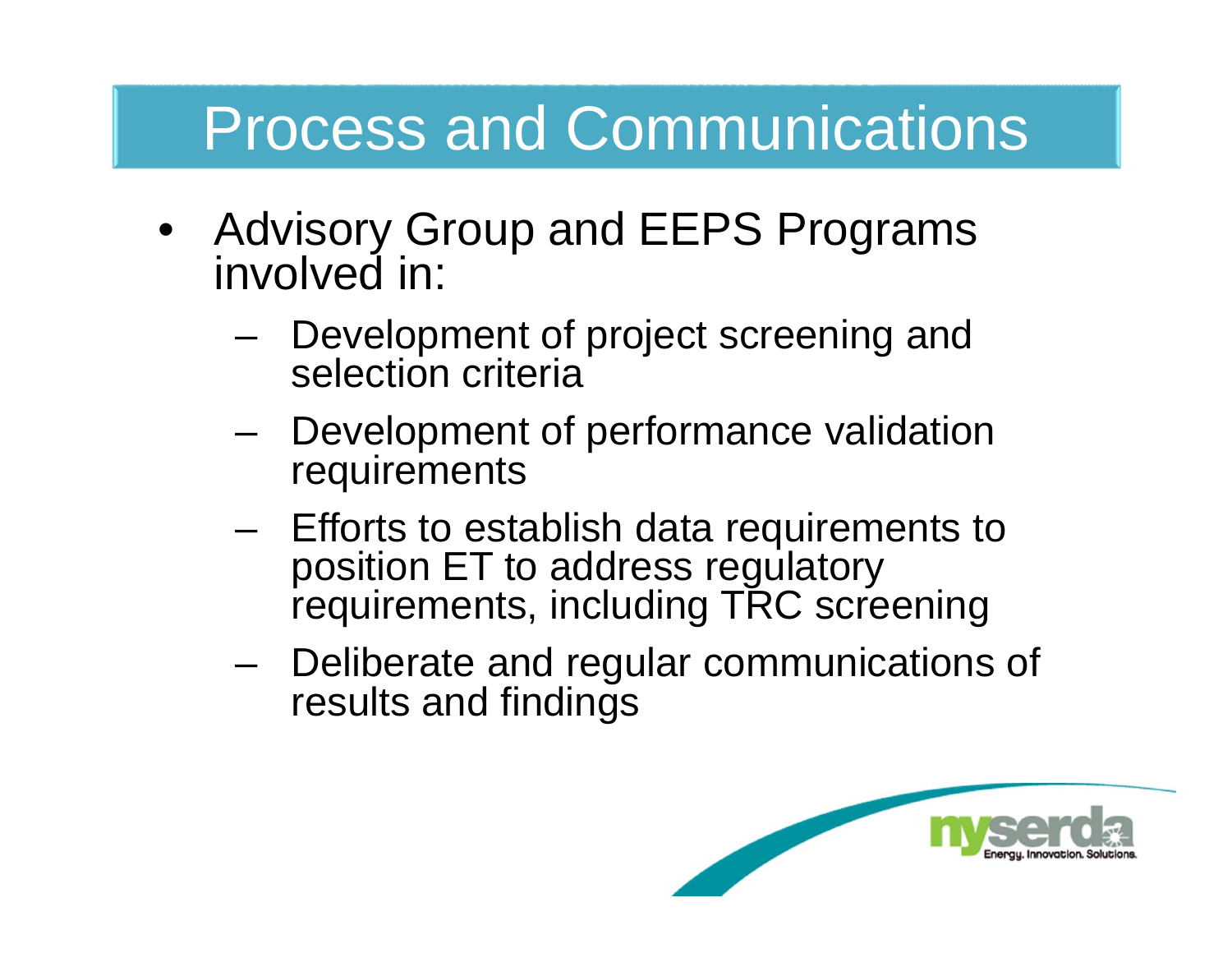# Program Launch – Next Steps

#### Phased Roll-out

- Website sign up interested host sites and technology developers
- Program for Streamlined and Validation of Savings projects to be released first
	- Target: late 2012 early 2013
- Solicitation for Large Demonstrations to follow